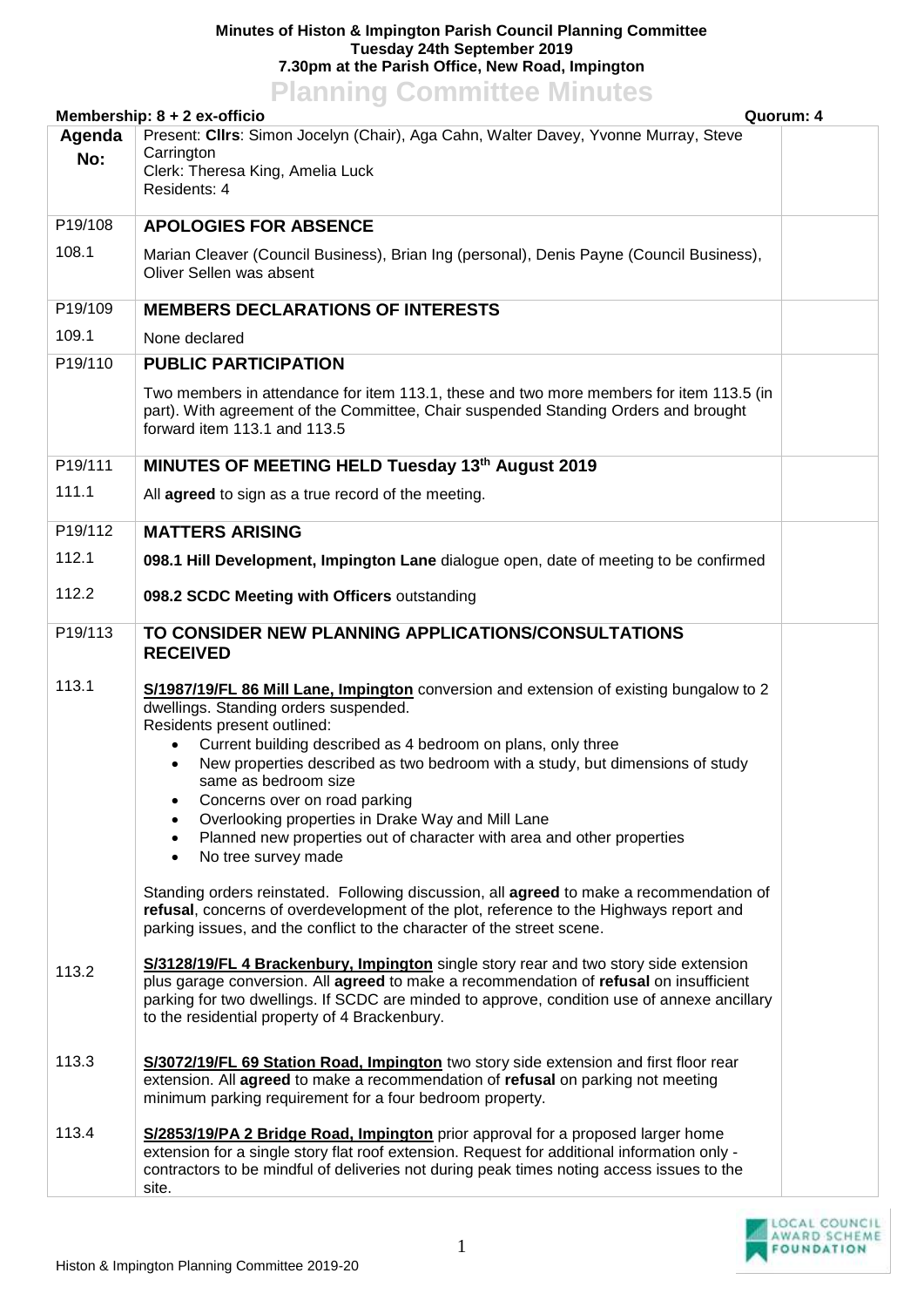| 113.5    | S/1793/19/FL Land adjacent to School Hill, Histon extension and refurbishment of                                                                                                       |                       |
|----------|----------------------------------------------------------------------------------------------------------------------------------------------------------------------------------------|-----------------------|
|          | existing ground floor commercial/retail units. Replacements of shop fronts, retention of                                                                                               |                       |
|          | library within a new reconfigured unit, provision of 9 residential one bed apartments above<br>and reconfiguration of the established car park and cycle parking. Standing orders      |                       |
|          | suspended for public comment then reinstated.                                                                                                                                          |                       |
|          | Disussion outlined:                                                                                                                                                                    |                       |
|          | - Materials noting Conservation Area status of the High Street<br>- Parking provision and visibility splay concerns during deliveries                                                  |                       |
|          | - Blanket Class use for the development                                                                                                                                                |                       |
|          | - Dual parking and delivery area                                                                                                                                                       |                       |
|          | - Not in keeping with Village Design Statement<br>All agreed to make a recommendation of refusal, concerns have not been addressed in                                                  |                       |
|          | this modification to the plan, which include parking, delivery reducing access, and the                                                                                                |                       |
|          | building design and materials not complementing the surrounding area.                                                                                                                  |                       |
|          | Members of the public left the meeting after the decision had been made on item 113.5.                                                                                                 |                       |
|          |                                                                                                                                                                                        |                       |
| 113.6    | S/3185/19/FL 121 Cottenham Road, Histon loft conversion. All agreed to make a<br>recommendation of approval.                                                                           |                       |
| P19/114  |                                                                                                                                                                                        |                       |
|          | <b>To Accept Clerks Report</b>                                                                                                                                                         |                       |
| 114.1    | No report available                                                                                                                                                                    |                       |
| P19/115  | To Receive Up-Date on Northstowe, North West Cambridge, Darwin Green,<br><b>Waterbeach developments</b>                                                                                |                       |
| 115.1    | Northstowe Next Forum: 6 November 2019. No update                                                                                                                                      |                       |
|          |                                                                                                                                                                                        |                       |
| 115.2    | Darwin Green: Public Exhibition held 18 <sup>th</sup> September. Verbal update by Cllr Jocelyn.<br>Community Centre and school halls open to community so these could be meeting areas |                       |
|          | for parish council. Approximate 1,000 homes in phases 2 and 3. Potential future pedestrian                                                                                             |                       |
|          | cycle link going up to NIAB bridge: District Cllr Jenkins thinks the bridge is a condition of the                                                                                      |                       |
|          | Darwin Green project. There will be a footpath to the bridge but after that there is no                                                                                                |                       |
|          | planning. A new primary school site is proposed for phase 2 and 3, if it is needed as there<br>is already a school in phase 1. The junction with Cambridge Road, Impington, has been   |                       |
|          | decided and not modelled. No plans documented for electric vehicle charging points,                                                                                                    |                       |
|          | although it is a central policy to have these. The landscaped park area has no policy for                                                                                              |                       |
|          | cars or bikes to get to it.                                                                                                                                                            |                       |
| P19/116  | <b>Strategic Housing Land Availability Assessment (SHLAA) Process</b>                                                                                                                  |                       |
| 116.1    | No updates received.                                                                                                                                                                   |                       |
| P19/0117 | Consultations - to agree response                                                                                                                                                      |                       |
| 117.1    | Cambridgeshire & Peterborough Local Transport Plan Consultation comments to be                                                                                                         |                       |
|          | submitted by 27th September                                                                                                                                                            | Clerk/SJ              |
|          | Agreed to delegate to Clirs Jocelyn and Payne working with the Clerk to review documents<br>and submit comments within timeframe.                                                      |                       |
| 117.2    | Making space for people: Central Cambridge Vision, Aims & Objectives and                                                                                                               |                       |
|          | strategies                                                                                                                                                                             |                       |
|          | Agreed to delegate to Cllr Jocelyn to review and submit comments if required.                                                                                                          |                       |
| P19/118  | <b>A14 Residents Group</b>                                                                                                                                                             |                       |
| 118.1    | No update since report to Full Council.                                                                                                                                                |                       |
| P19/119  | <b>Other Matters</b>                                                                                                                                                                   |                       |
| 119.1    | To review Neighbourhood Plan Project List - and identify those relevant for Planning to                                                                                                | <b>Next</b><br>agenda |
|          | report on assess, deferred to next agenda                                                                                                                                              |                       |
| P19/120  | Date of next meeting(s)                                                                                                                                                                |                       |
| 120.1    |                                                                                                                                                                                        |                       |
|          | Tuesday 15th October 2019                                                                                                                                                              |                       |